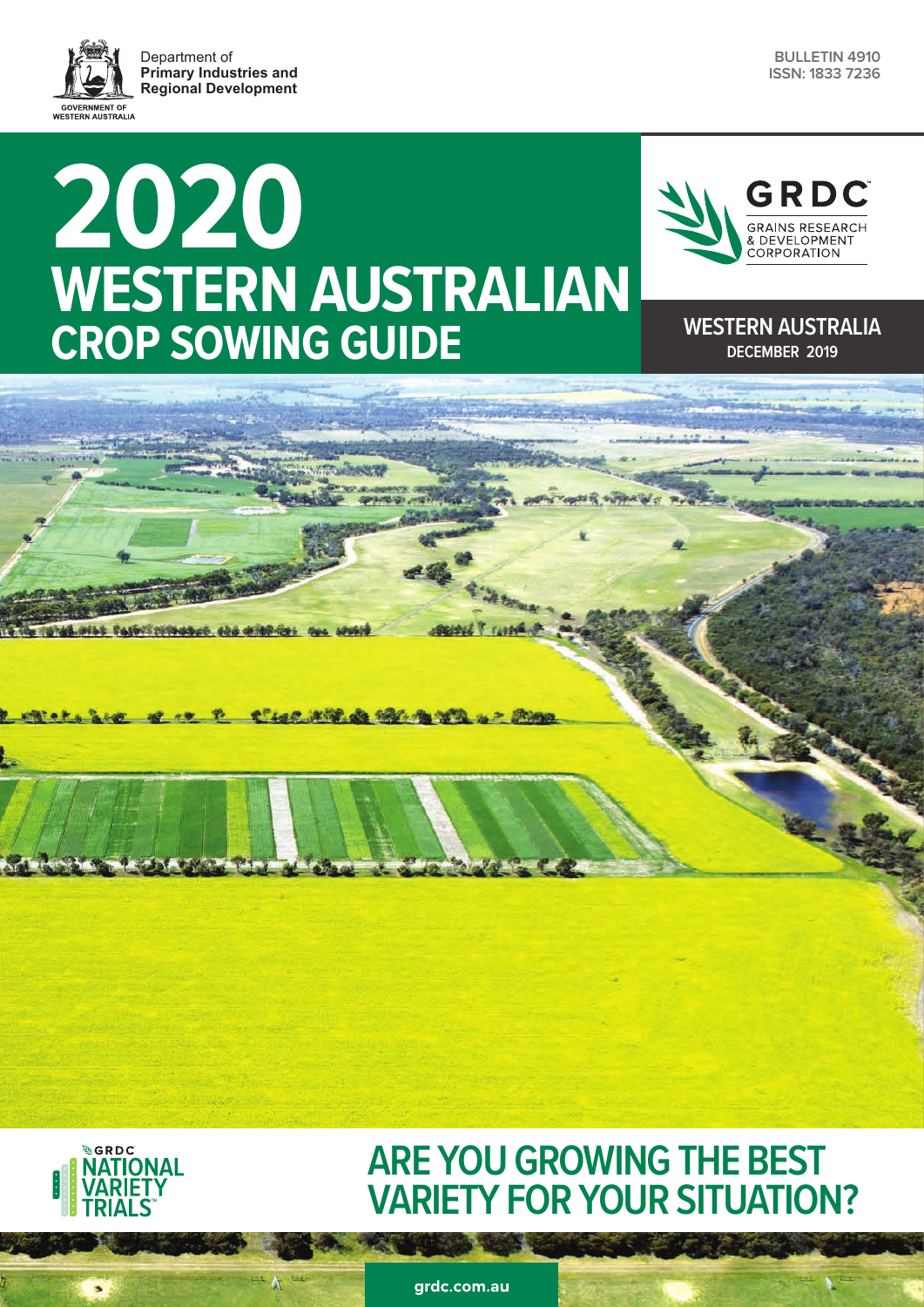





**Primary Industries and Regional Development**

**Title:** 

2020 Western Australian Crop Sowing Guide

#### **Authors:**

B Shackley, B Paynter, G Troup, J Bucat, M Seymour and A Blake (DPIRD)

**ISBN:** 978-1-921779-96-1 (print) 978-1-921779-95-4 (online)

**ISSN:** 1833-7236

**Published:** December 2019

#### **Copyright:**

© 2020 Grains Research and Development Corporation. All rights reserved.

This book is copyright. Except as permitted under the *Australian Copyright Act 1968* (Commonwealth) and subsequent amendments, no part of this publication may be reproduced, stored or transmitted in any form or by any means, electronic or otherwise, without the specific written permission of the copyright owner.

#### **GRDC contact details:**

Ms Maureen Cribb Integrated Publications Manager PO Box 5367 KINGSTON ACT 2604

**Email:**  [Maureen.Cribb@grdc.com.au](mailto:Maureen.Cribb@grdc.com.au)

#### **DPIRD contact details:**

Ms Brenda Shackley Research scientist 10 Dore Street KATANNING WA 6317

#### **Email:**

[brenda.shackley@dpird.wa.gov.au](mailto:brenda.shackley@dpird.wa.gov.au)

#### **Design and production:**

Coretext, [www.coretext.com.au](http://www.coretext.com.au)

**COVER:** Dynamic crop sequence trial at Katanning (2008); crops – barley, canola, field peas, fallow, green manure, lupin, oats, oaten hay and wheat. **PHOTO:** Raj Malik (DPIRD)

#### **Acknowledgement:**

The authors gratefully acknowledge the Grains Research and Development Corporation (GRDC) and the Department of Primary Industry and Regional Development (DPIRD) for the investment and support of the many research projects from which information has been developed for this bulletin. Most of the yield and disease data for this bulletin is sourced from the National Variety Trials (NVT) program which is a GRDC initiative.

Service providers and the cooperation of growers prepared to contribute sites for NVT and DPIRD experiments are also gratefully acknowledged.

The information contained in this bulletin is based on work conducted by many research scientists, technical officers, breeding and seed companies. These groups of people are acknowledged by the authors in each crop section.

**DISCLAIMER:** Any recommendations, suggestions or opinions contained in this publication do not necessarily represent the policy or views of the Grains Research and Development Corporation or contributing organisations. No person should act on the basis of the contents of this publication without first obtaining specific, independent professional advice.

The Grains Research and Development Corporation and contributing organisations or their representatives will not be liable for any loss, damage, cost or expense incurred or arising by any reason of any person using or relying on the information in this publication.

The chief executive officer of the Department of Primary Industries and Regional Development and the State of Western Australia and their respective officers, employees and agents:

a) do not endorse or recommend any individual specified product or any manufacturer of a specified product. Brand, trade and proprietary names have been used solely for the purpose of assisting users of this publication to identify products. Alternative manufacturers' products may perform as well or better than those specifically referred to;

b) do not endorse the use of herbicides above the registered rate, off-label use of herbicides or off-label tank mixes. Crop tolerance and yield responses to herbicides are strongly influenced by seasonal conditions. Always adhere to label recommendations; and

c) accept no liability whatsoever by reason of negligence or otherwise from use or release of this information or any part of it. Copyright © Western Australian Agriculture Authority, 2019. Tel: +61 (0)8 9368 3333 Email: [enquiries@dpird.wa.gov.au](mailto:enquiries%40dpird.wa.gov.au?subject=) Website: [agric.wa.gov.au](http://agric.wa.gov.au)

**CAUTION:** RESEARCH ON UNREGISTERED AGRICULTURAL CHEMICAL USE. Any research with unregistered agricultural chemicals or of unregistered products reported in this document does not constitute a recommendation for that particular use by the authors or the authors' organisations. All pesticide applications must accord with the currently registered label for that particular pesticide, crop, pest and region.

**DPIRD**

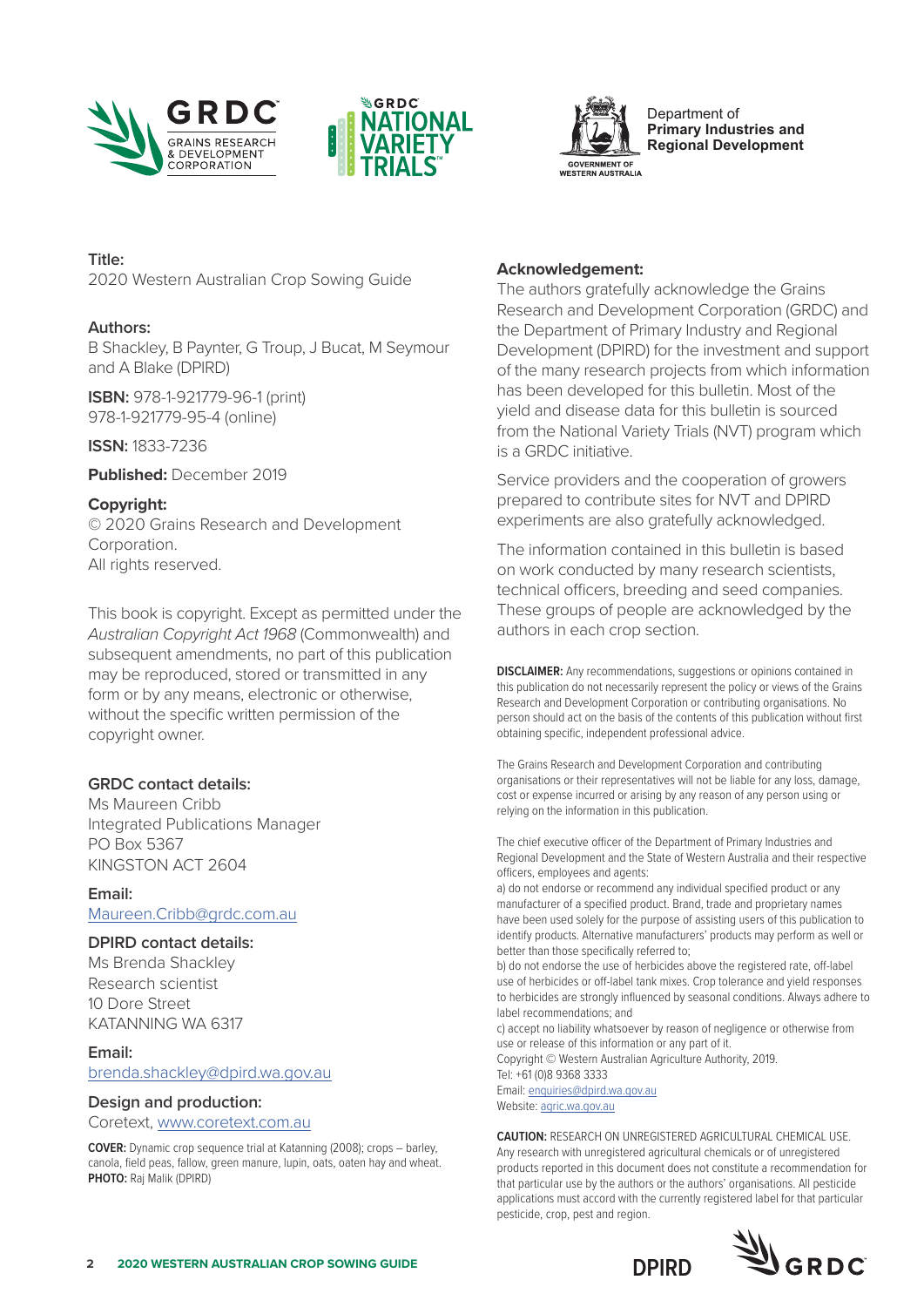# **TABLE OF CONTENTS**



**This guide can be downloaded to your computer or tablet at: [www.grdc.com.au/NVT-WA-Sowing-Guide](http://www.grdc.com.au/NVT-WA-Sowing-Guide) or [www.agric.wa.gov.au](http://www.agric.wa.gov.au) Remember to update it each November.**

| <b>INTRODUCTION</b> | 5              |
|---------------------|----------------|
| <b>WHEAT</b>        | $\overline{1}$ |
| <b>BARLEY</b>       | 35             |
| CANOLA              | 71             |
| OAT                 | 85             |
| PULSE GUIDE         | 93             |
| <b>LUPIN</b>        | 97             |
| <b>CHICKPEA</b>     | 105            |
| <b>FABA BEAN</b>    | 111            |
| <b>FIELD PEA</b>    | 117            |
| LENTIL              | 125            |
| <b>VETCH</b>        | 131            |
| <b>NOTES</b>        | 134            |



**INTRO**

**WHEAT**

**BARLEY**

**CANOLA**

**OAT**

**PULSE GUIDE**

PULSE GUIDE

**LUPIN**

**CHICKPEA**

**CHICKPEA** 

**FABA BEAN**

FABA BEAN

**FIELD PEA**

**FIELD PEA** 

**LENTIL**

**VETCH**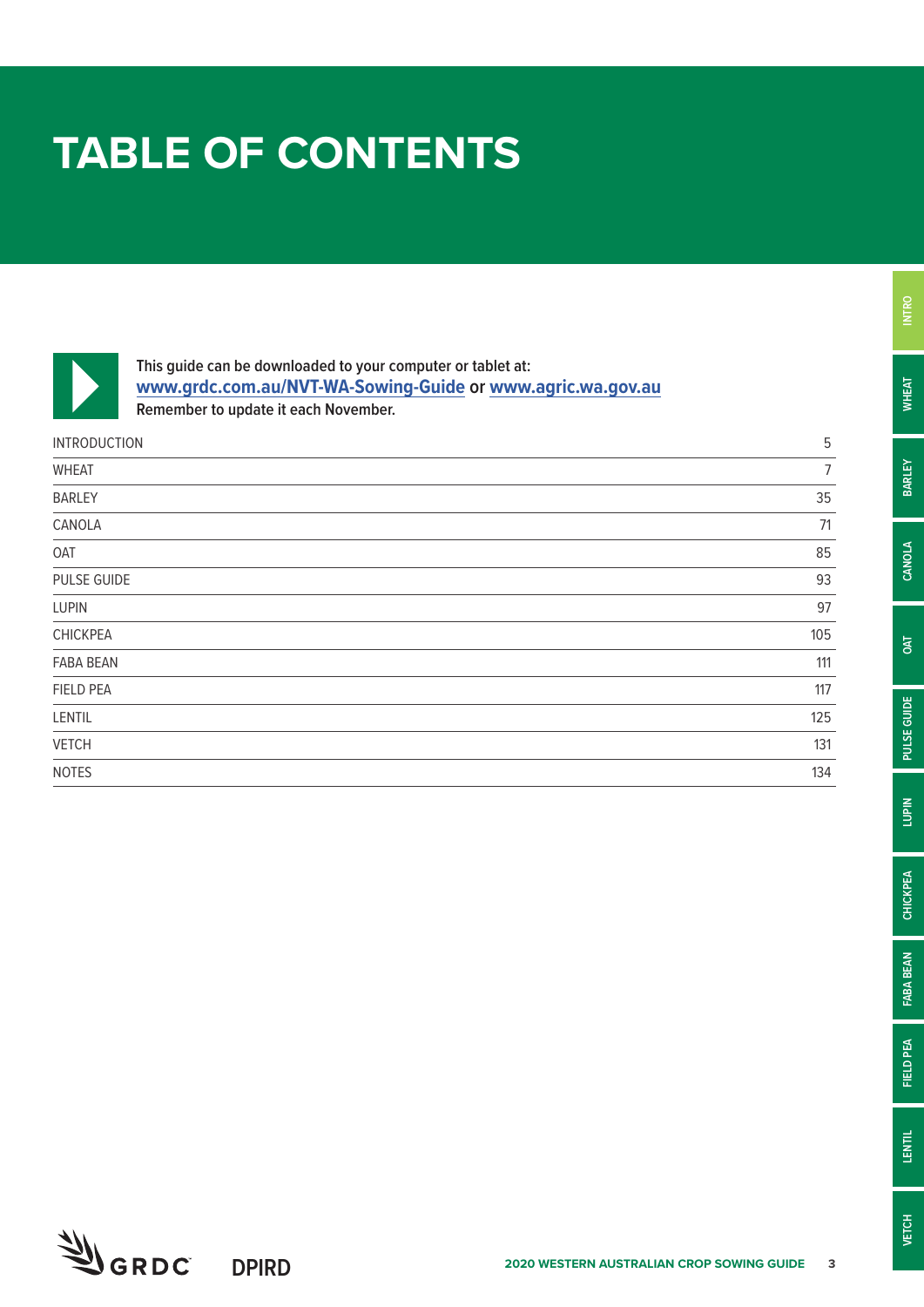#### **INTERPRETING CEREAL RESISTANCE CLASSIFICATIONS**

Below is an explanation of the resistance ratings used in this guide for foliar diseases and how they should be interpreted.

- **R** Resistant: the disease will not multiply or cause any damage on this variety.
- **MR** Moderately resistant: the disease may be visible and will multiply slightly, but will not cause significant loss.
- **MS** Moderately susceptible: the disease may cause losses up to 15 per cent or more in very severe cases.
- **S** Susceptible: the disease can be severe on this variety and losses of 15 to 50 per cent can occur.
- **VS** Very susceptible: this variety should not be grown in areas where a disease is likely to be a problem. Losses greater than 50 per cent are possible and the build-up of inoculum will create problems for other growers.

#### **INTERPRETING PULSE RESISTANCE CLASSIFICATIONS**

No pulse crops or varieties are immune to disease and fungicide application may be required under severe disease pressure. Below is an explanation of the resistance ratings used in this guide for foliar diseases and how they should be interpreted.

- **R** Resistant: the disease are unlikely to multiply or cause any damage on this variety. However, under severe disease pressure, fungicide applications may be required.
- **MR** Moderately resistant: the disease may be visible and will multiply slightly, but it will not cause significant loss. However, under severe disease pressure, fungicide applications may be required.
- **MS** Moderately susceptible: the disease will cause yield losses in conducive seasons.
- **S** Susceptible: the disease will be severe on this variety and cause significant yield losses in conducive seasons.
- **VS** Very susceptible: this variety should not be grown in areas where a disease is likely to be a problem. Significant yield losses can be expected without control and the increase in inoculum will create problems for other growers.

#### **INTERPRETING NEMATODE RESISTANCE CLASSIFICATIONS**

Below is an explanation of the resistance ratings used in this guide for **nematodes for both cereals and pulses** and how they should be interpreted.

- **R** Resistant: nematode numbers will decrease when this variety is grown.
- **MR** Moderately resistant: nematode numbers will slightly decrease when this variety is grown.
- **MS** Moderately susceptible: nematode numbers will slightly increase when this variety is grown.
- **S** Susceptible: nematode numbers will increase greatly in the presence of this variety.
- **VS** Very susceptible: a large increase in nematode numbers can occur when this variety is grown and this will cause problems to a following intolerant crop.

These classifications are only a guide and yield losses will depend on the environment and seasonal conditions.

#### **DISEASE RESISTANCE RATINGS**

#### **Colour range**

| $\sqrt{2}$<br>$\overline{\phantom{a}}$ | $\sqrt{2}$<br>$\overline{\phantom{0}}$<br><b>SVS</b> | $\overline{\phantom{a}}$<br>$\overline{\phantom{0}}$ | <b>MSS</b> | <b>MS</b> | <b>MRMS</b> | <b>MR</b> | <b>DAIR</b><br>NMK |  |
|----------------------------------------|------------------------------------------------------|------------------------------------------------------|------------|-----------|-------------|-----------|--------------------|--|
|----------------------------------------|------------------------------------------------------|------------------------------------------------------|------------|-----------|-------------|-----------|--------------------|--|

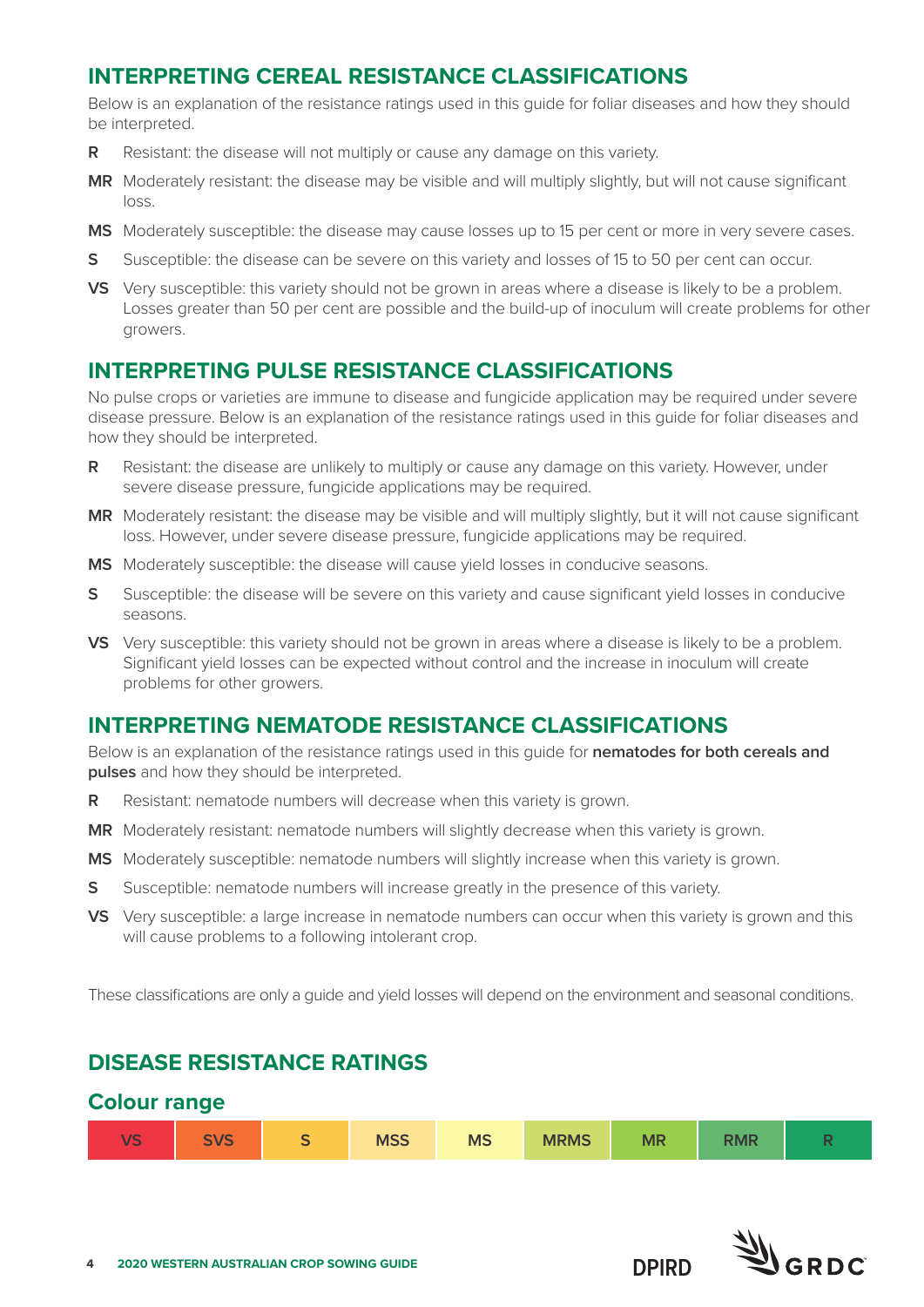# **INTRODUCTION**

#### **THE CROP SOWING GUIDE FOR WESTERN AUSTRALIA**

Welcome to the 2020 edition of the Crop Sowing Guide. The content and format of the WA variety quide has been changed, in line with recommendations from a Department of Primary Industries and Regional Development (DPIRD) review involving industry consultation and a workshop. Please direct feedback to the authors of this publication.

This edition includes the major crops grown in WA – wheat, barley, canola, oat and now a new section on lupins and pulses. The publication aims to provide information to support growers with decisions on the best choice of variety for each of the major crops for the upcoming season. The lupin and pulse sections also include an agronomy guide summary to support management decisions required for these high-value crops.

Not sure whether pulses are for your system? Yields and break-even yields are listed in the pulse section plus there is a guide on choosing a pulse that might be suitable for your property. Please also consult your local adviser for more specific information for your area.

The barley section includes market feedback from the Grain Industry Association of Western Australia (GIWA), as market demand, pricing signals and location of segregation sites should be considered along with the agronomic management required and the risk associated with delivering malt-grade barley.

Although frost has a devastating effect on crop yields, it is acknowledged that variety choice and sowing time are still the most reliable ways of reducing yield losses. Key management strategies are available on the Grains Research and Development Corporation (GRDC) and DPIRD websites. Relative maturities of varieties are given in the wheat section to help growers decide the best variety choice for their sowing opportunities. All wheat and barley varieties are susceptible to frost; however, their risk profile during flowering can differ. Frost performance values provided on the NVT website give an indication of a variety's risk to frost damage during flowering.

Sources of additional information are listed in each section. Local advisers are also a key resource for information relevant to local areas. Growers are encouraged to use this publication as a guide to support discussions with consultants, advisers and marketing agents.

The spring release of this publication should assist growers with making variety choices for the 2020 season. It is important for growers and consultants to review disease resistance ratings in autumn 2020 to ensure current resistance ratings of varieties are known. The latest NVT data will also be available early in 2020 via the NVT website and the Long Term Yield Reporting tool. Updated barley and wheat snapshots will also be available on the DPIRD website by March 2020.

This edition of the *2020 Western Australian Crop Sowing Guide* has been compiled by officers in DPIRD with investment from GRDC and DPIRD.

**CHICKPEA**

CHICKPEA

**VETCH**